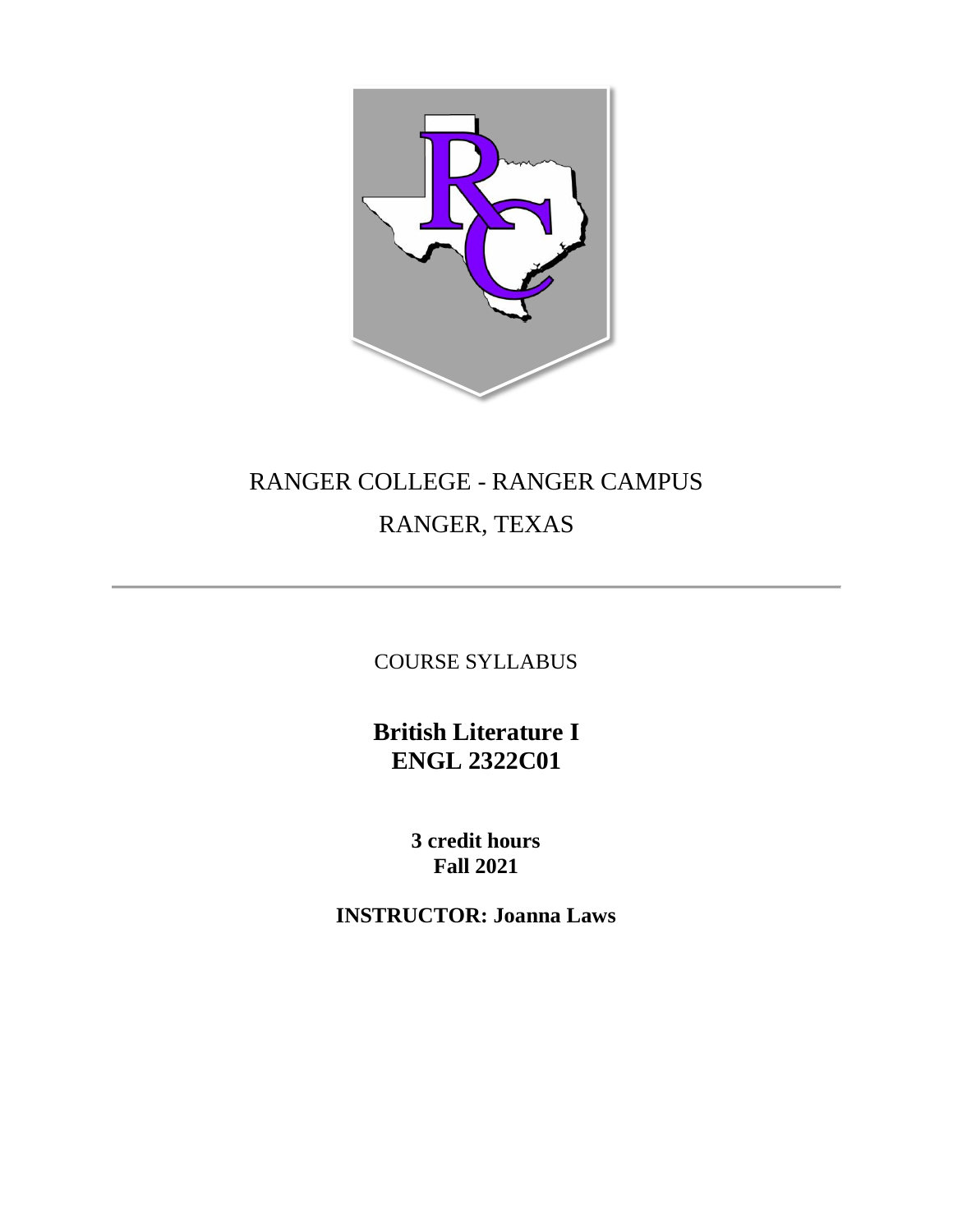| Joanna Laws                                  |
|----------------------------------------------|
| jlaws@rangercollege.edu                      |
| Jameson, Ranger Campus                       |
| (254) 488-1440 (Cell)                        |
| MW 10:30 am $-$ 11:00 am                     |
| TR 9:00 am $-$ 10:45 am, 2:00 pm $-$ 3:30 pm |
| Or by appointment                            |
|                                              |

# **I. Texas Core Curriculum Statement of Purpose**

Through the Texas Core Curriculum, students will gain a foundation of knowledge of human cultures and the physical and natural world, develop principles of personal and social responsibility for living in a diverse world, and advance intellectual and practical skills that are essential for all learning.

## **II. Course Description**

A survey of the development of British literature from the Anglo-Saxon period through the 18<sup>th</sup> century. Students will study works of prose, poetry, drama, and fiction in relation to their historical and cultural contexts. Texts will be selected from a diverse group of authors and traditions.

# **III. Required Background or Prerequisite**

English 1301.

# **IV. Required Textbook and Course Materials**

All required readings will be accessible on Blackboard.

#### **V. Course Purpose**

To explore the history of British literature from the Anglo-Saxon period to the Eighteenth Century. In the process we will focus on how ideas, values and beliefs, and other aspects of culture express and affect human experience.

# **VI. Learning Outcomes**

1. Identify key ideas, representative authors and works, significant historical or cultural events, and characteristic perspectives or attitudes expressed in the literature of different periods or regions.

2. Analyze literary works as expressions of individual or communal values within the social, political, cultural, or religious contexts of different literary periods.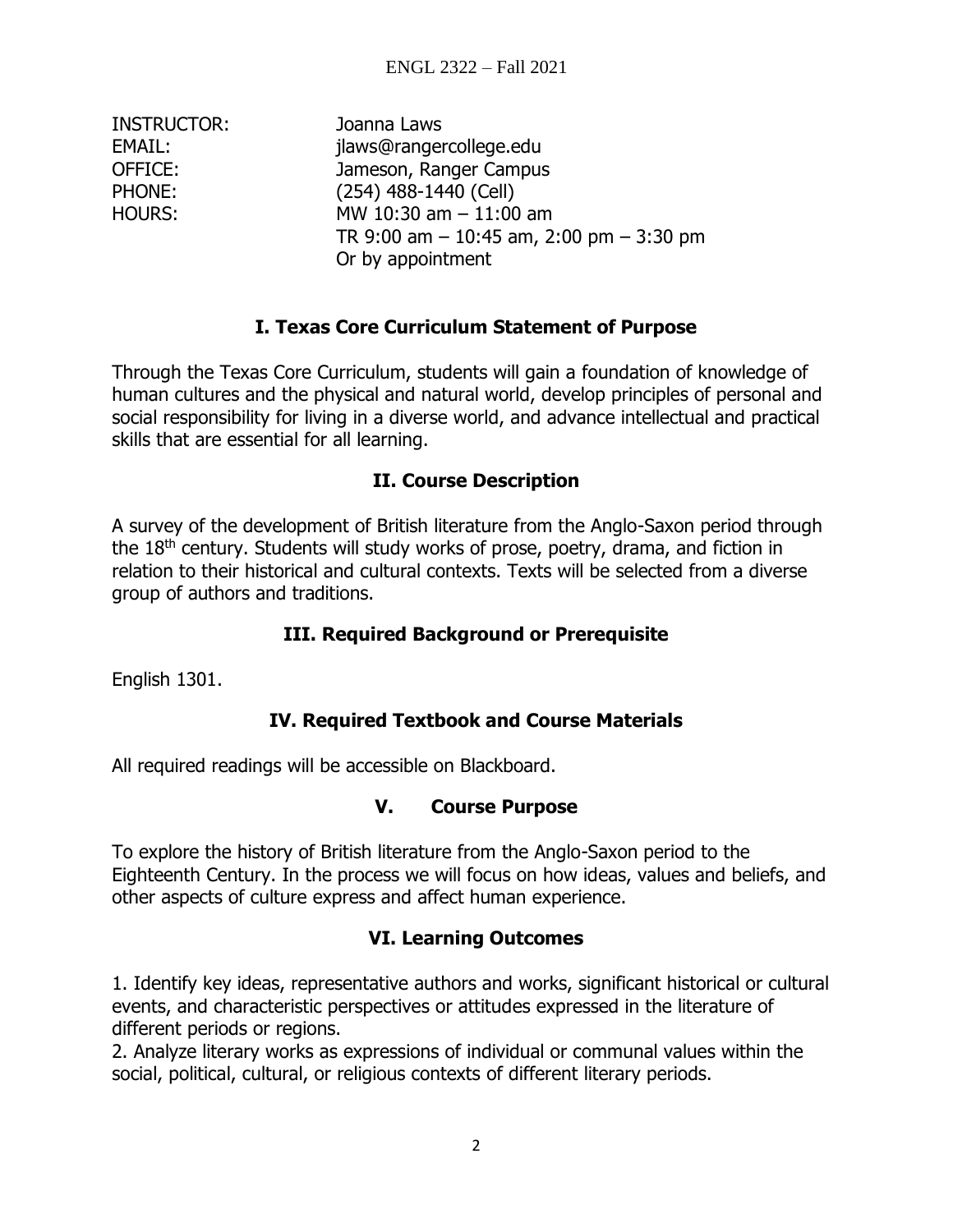3. Demonstrate knowledge of the development of characteristic forms and styles of expression during different historical periods or in different regions.

4. Articulate aesthetic principles that guide the scope and variety of work in the arts and humanities.

5. Write research-based critical papers about the assigned readings in clear and grammatically correct prose, using various critical approaches to literature.

# **VII. Core Objectives**

This course meets the following of the six Core Objectives established by Texas:

- ☒ **Critical Thinking Skills (CT) –** Creative thinking, innovation, inquiry, and analysis; evaluation and synthesis of information
- ☒ **Communication Skills (COM) –** effective development, interpretation and expression of ideas through written, oral, and visual communication
- ☐ **Empirical and Quantitative Skills (EQS) –** The manipulation and analysis of numerical data or observable facts resulting in informed conclusions
- ☐ **Teamwork (TW) –** The ability to consider different points of view and to work effectively with others to support a shared purpose or goal
- ☒ **Social Responsibility (SR) –** Intercultural competence, knowledge of civic responsibility, and the ability to engage effectively in regional, national, and global communities
- ☒ **Personal Responsibility (PR) –** The ability to connect choices, actions, and consequences to ethical decision-making

# **VIII. Methods of Instruction**

This is a multimedia class, and as such, it may include assigned readings, electronic documents, interactive lectures, discussions, videos, in-class examinations, group projects, etc. Students are expected to maintain access to both computer writing programs and email. Students will be expected to use Blackboard throughout the semester as part of their coursework.

# **IX. Methods of Assessment**

Official grades for this class are recorded in Blackboard. Final course grades will be posted in Campus Connect for your transcript.

- 20% General/Daily Grades comprised of the following:
	- o Class Participation & Attendance (5%)
	- o Discussions & Reading Quizzes (15%)
- $\bullet$  40% Writing Assignments comprised of the following: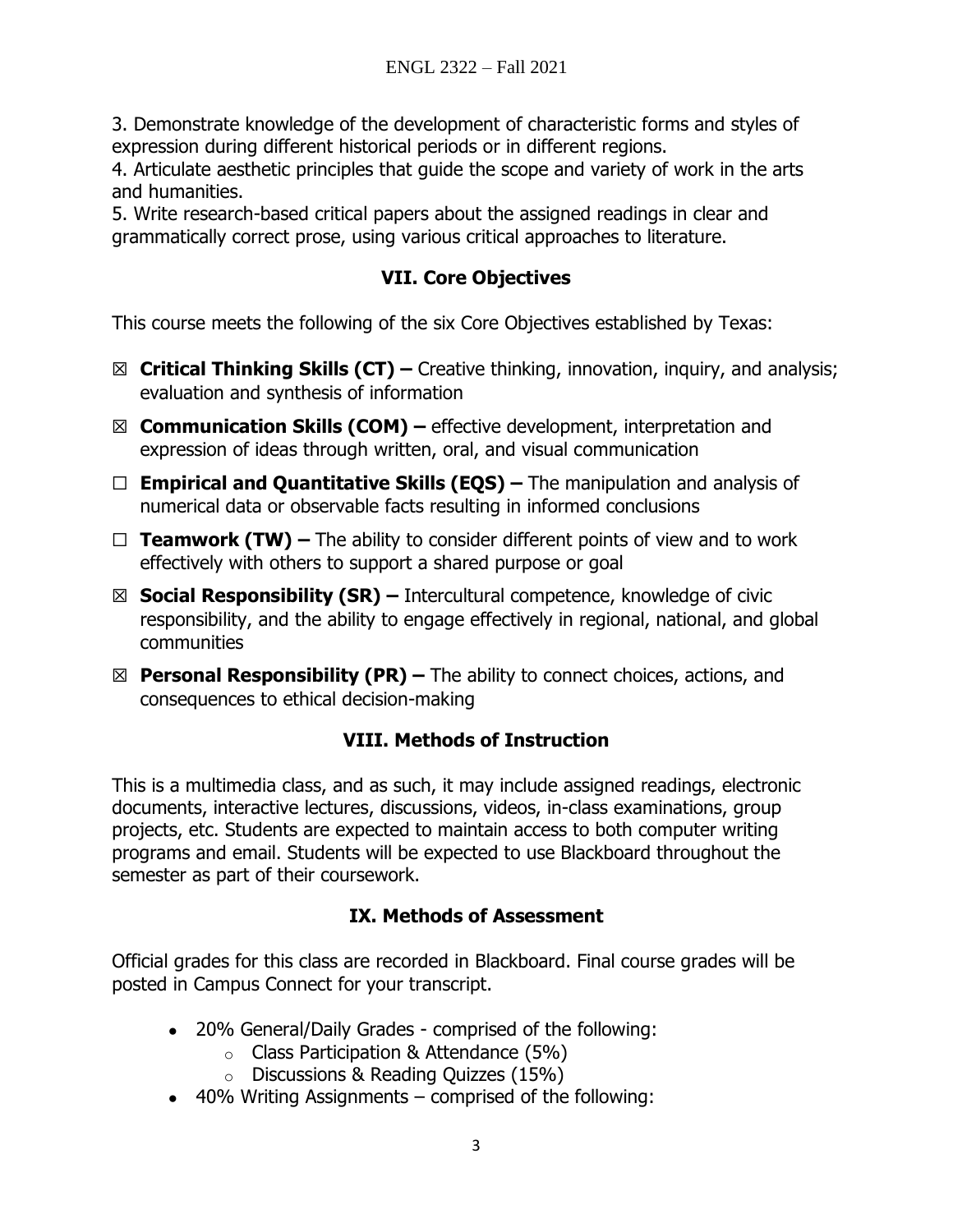- Two Annotated Reviews
- Two Critical Response Papers
- $\bullet$  40% Exams comprised of the following:
	- Early Literature
	- $\cdot$  16<sup>th</sup> Century
	- $\cdot$  17<sup>th</sup> Century
	- Final Exam (not cumulative)

#### **A grade of I (Incomplete) will be assigned only under extreme circumstances.**

**General/Daily Grades** – General/Daily Grades include class participation, discussions, reading quizzes, and other activities such as homework, in-class assignments, group work, and other small assignments and activities that may arise over the course of the semester. For discussion posts online, half of the credit for the activity comes from your initial post and half comes from your responses to your classmates. For participation, I have a credit/no credit system - if you're here and you participate, you get credit for the day. If you aren't here or you don't participate, then you do not get credit for the day. At the end of the semester, you must have "credit" for % of the days in order to receive a passing score for this section. I will drop at least the 2 lowest grades in this category.

**Writing Assignments** – You must complete several major writing assignments throughout the semester. There are 2 Annotated Reviews and 2 Critical Response Papers. The Annotated Reviews will require some degree of research; outside sources are optional for the Critical Response Papers. The guidelines and topics for each option are posted in Blackboard, and the due dates for each option are listed in the course calendar below. The final grades for these assignments will be averaged together for this portion of the grade.

**Exams** - There will be several "testing" experiences during the semester, usually at the conclusion of a major unit, and almost all of these will be of the "take-home test" variety. The final exam will cover the material toward the end of the semester (it is not cumulative). Students must complete all components of the exams in the time specified.

Grading scale:  $A = 90-100\%$  B = 80-89 C = 70-79 D = 60-69 F = Below 60

# **X. Course/Classroom Policies**

**Attendance:** Prompt and regular class attendance and participation is considered necessary for satisfactory work. It is the responsibility of the instructor to keep an accurate and comprehensive record of attendance.

Ranger College recognizes that absence from class may occur due to illness, death or illness in the immediate family, observance of a religious holiday, or participation in a school or College-sponsored activity. (Absences due to participation in a College-sponsored activity must be authorized by the college.) Documentation may be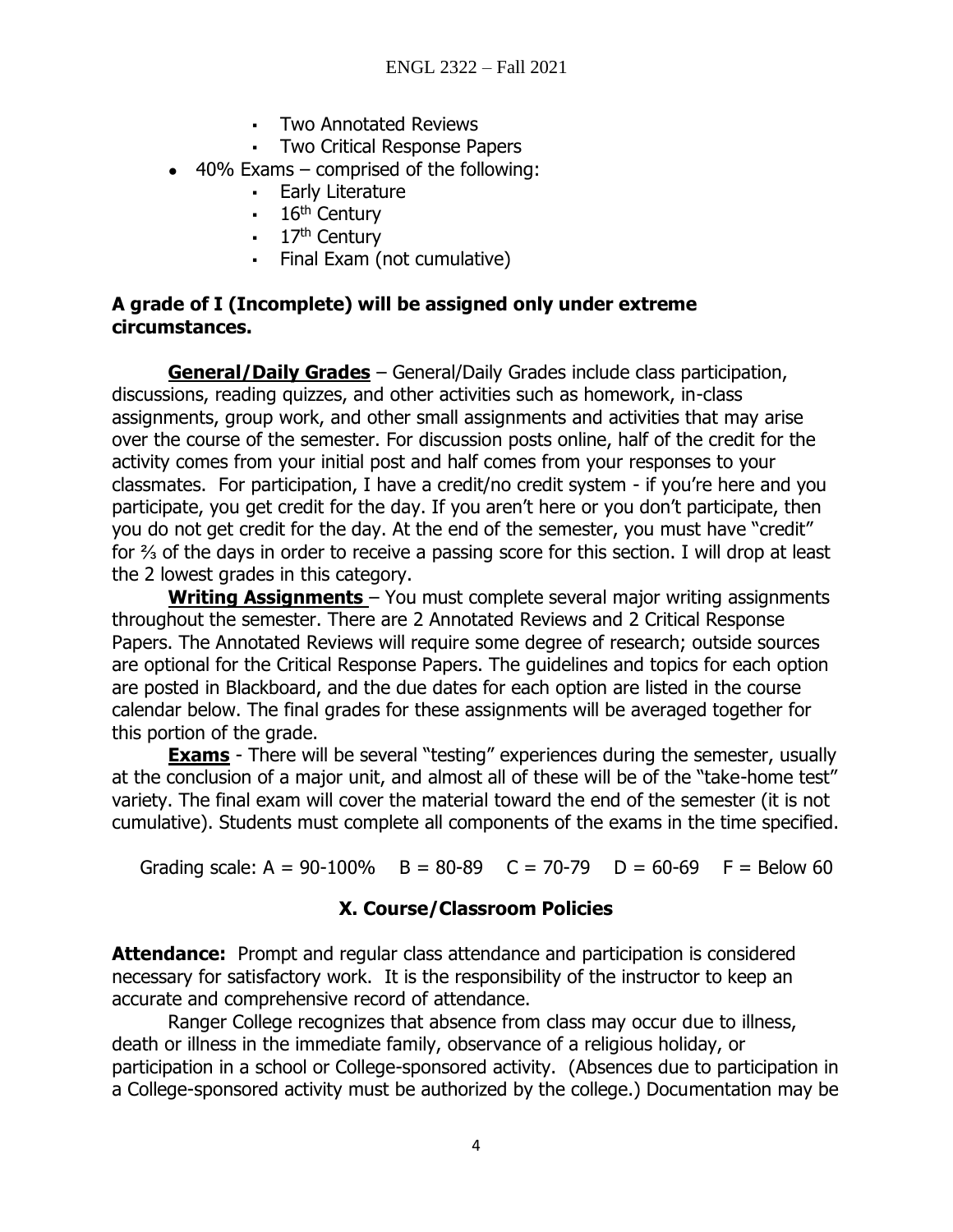required to corroborate the excused absence. Make up work will be allowed only for excused absences.

Since deadlines are published ahead of time, it is the student's responsibility to connect and/or log in regularly and often and to keep up with course requirements. If a student fails to attend class, access the streaming session (if needed), and/or log into Blackboard for three full class sessions, and if the instructor deems a student failing due to excessive absences and/or failure to make up work due to absences, the student **may** be dropped from the class. **The last day for students to drop in the Fall term with a W is Friday, October 29th.**

If bad weather (a storm knocks out your internet) or quarantine restrictions keep you from accessing technology or our online platform for more than 2 days, please let me know by email or text.

**Late Work:** A major assignment is due by the stated due date and time unless for some reason I announce a change or unless you have made special arrangements with me. Writing assignments turned in after that time may receive a deduction in grade (one half grade per calendar day).

Quizzes and most in-person class activities may not be made up. Online discussions and activities may not be made up since most of those will have a "window" in which they can be completed. Once the due date and time for that activity has passed, you're out of luck. However, if you miss something because of an excused event, please contact me.

Our tests will be completed IN CLASS. If you will be absent on a testing day, you need to email me BEFORE the class meeting to make arrangements for taking a makeup exam. This provision INCLUDES campus-related absences due to sporting or activity events.

I don't anticipate a situation like this, but just in case: essays that are written in class may not be done outside of class. In case of absence on the day of an in-class essay, it must be made up in coordination with the on-site proctor. Also, in order to make up an in-class essay, you must contact me on or before the scheduled day of the writings.

Assignment sheets will be given, listing dates and requirements. The student is responsible for knowing the assignment for each day and for being prepared for class, regardless of circumstances.

**Course Content:** College-level courses may include controversial, sensitive, and/or adult material. Students are expected to have the readiness for college-level rigor and content.

**Classroom Civility/Student Conduct:** I expect you to respect the rights of the other class members by not speaking disrespectfully to one another and/or to me. Since we aren't quite sure how things will go over the semester, it's even more important that we treat each other well in all learning environments. There are real people tied to the names that appear on the screen or in our Blackboard class, and while we may engage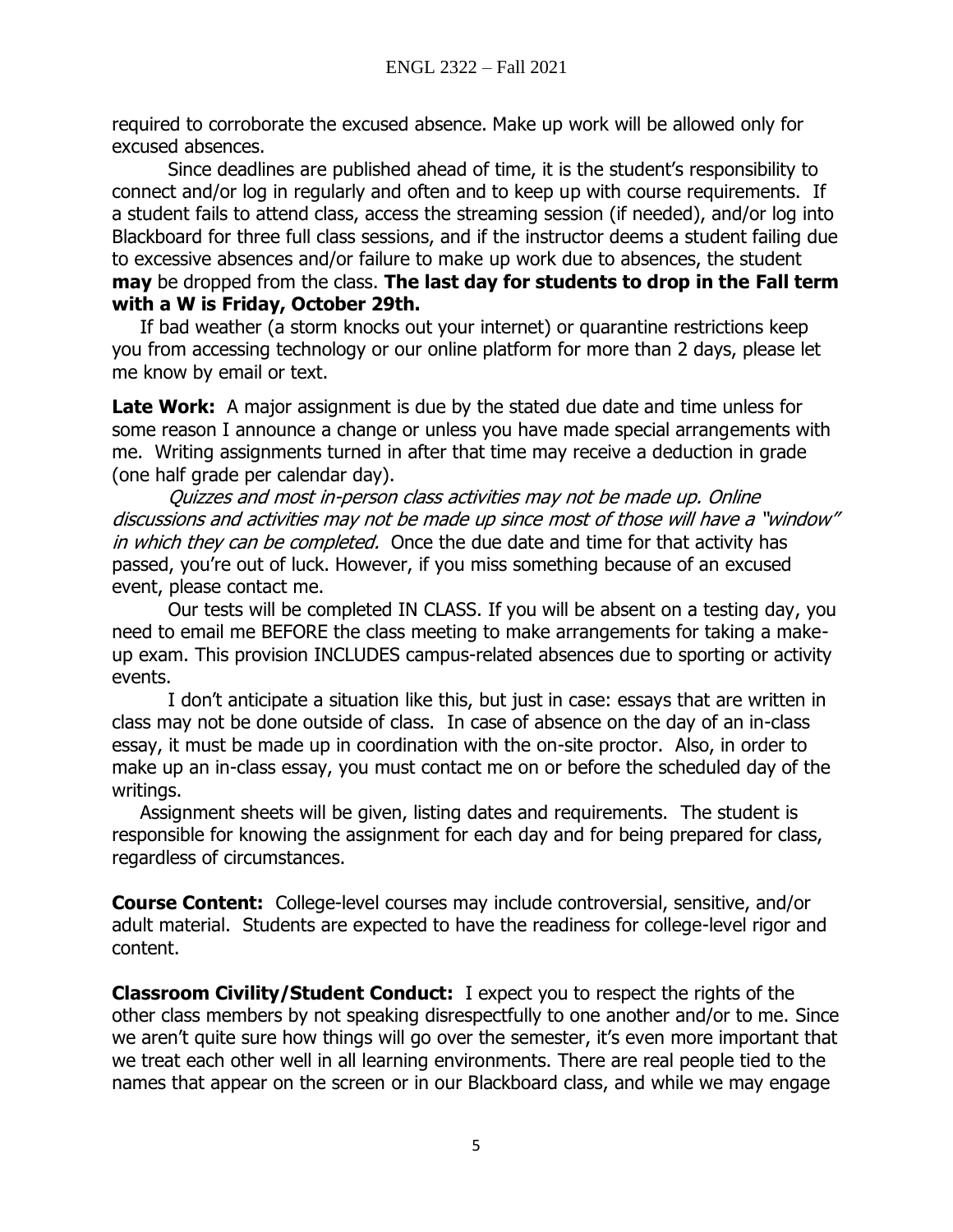in lively debates and ultimately agree to disagree, we're doing so without the plan or intent of making enemies. You may be barred from the course if you cannot conduct yourself appropriately.

**Student Technology Use:** Since the reading selections are available as weblinks or as an electronic download, you can expect that reliable and regular access to technology will be a significant part of completing any work. Hopefully, you have your own laptop computer or tablet or can get to a campus lab regularly. In any event, be sure to make alternative arrangements if your computer crashes, your internet goes out, you can no longer access an on-campus lab, or something else renders your technology "toast." Know what resources are provided by your local libraries (municipal and/or school), find out where you can get a free wifi signal in a pinch (Sonic and some churches may be "hot spots"), and line up a backup computer in case yours suddenly decides to die. Also, consider saving your files to your Google Docs folder or some other cloud-based storage service. Hopefully, if you're prepared, you won't have your session thrown into chaos, which could turn your grade to "toast."

**You should log into Blackboard two-three times per week** during the term to make sure you are keeping up with course requirements. More frequent logging in is highly recommended.

**Academic Integrity:** Academic integrity is a fundamental value upon which colleges and universities are built. There are five fundamental values that characterize an academic community of integrity: honesty, trust, fairness, respect, and responsibility. Acts of academic dishonesty compromise these values and undermine the process by which knowledge is created, shared, and evaluated. Repeated offenses cast suspicion not only upon the integrity of the individual, but also damage the reputation of the college.

Acts of academic dishonesty include, but are not limited to, cheating on a test, plagiarism, and collusion.

"Cheating on a test" shall include copying from another student's test paper; using test materials not authorized by the person administering the test; collaborating with or seeking aid from another student during a test without permission from the test administrator; knowingly using, buying, selling, stealing, or soliciting, in whole or in part, the contents of an un-administered test; unauthorizedly transporting or removing, in whole or in part, of the contents of an un-administered test; substituting for another student, or permitting another student to substitute for oneself, to take a test; bribing another person to obtain an un-administered test or information about an unadministered test.

"Plagiarism shall be defined as the appropriating, buying, receiving as a gift, or obtaining by any means another's work and the unacknowledged submission or incorporation of it in one's own written work. Plagiarism can be interpreted as the knowing or negligent use by paraphrase or direct quotation of the published or unpublished work of another person without full and clear acknowledgement. **Your**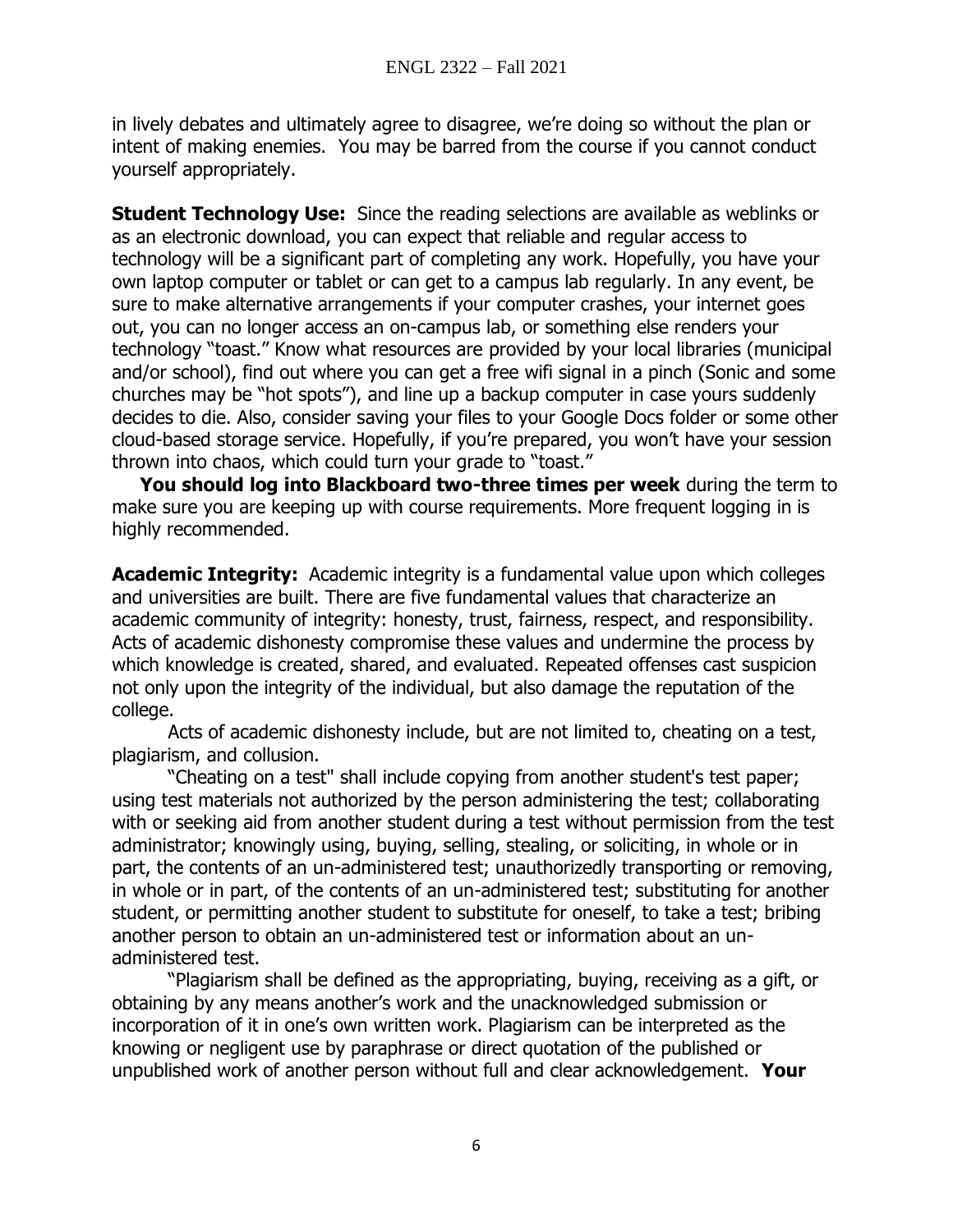#### **papers are submitted to plagiarism checking resources provided by Blackboard when you submit them to check the authenticity of your work.**

"Collusion" shall be defined as the unauthorized collaboration with another person in preparing written work for fulfillment of course requirements. Students found to have violated policy FLB Local will be disciplined. Disciplinary action can include but is not limited to receiving a zero on the assignment, receiving a zero for attendance, or receiving a failing grade for the course.

I am always happy to look at drafts and provide feedback for you, so if you need a "professional" eye, come to me!

## **XI. Course Outline/Schedule**

**Please note: Quizzes will not be listed on this calendar. You will be alerted when you need to take a quiz by an announcement in class, an announcement in Blackboard, and/or an email. Selections are listed on the day they will be discussed in class, so please read before class time.**

#### **Monday, August 23**

**Introductions Syllabus** Explanation of Critical Response Papers Explanation of Annotated Reviews Introductory material

#### **Wednesday, August 25**

Background Info: Anglo-Norman Literature Background Info: Early British Literature & Beowulf Start reading **Beowulf** together

#### **Monday, August 30**

Continue **Beowulf**

**Wednesday, September 1** Continue & finish **Beowulf** Superhero discussion in class

**Monday, September 6 Labor Day Holiday**

#### **Wednesday, September 8**

**Ancrene Riwle: "The Parable of the Christ-Knight"** (provided) Introductory material for **Sir Gawain and the Green Knight**; start reading Together (Preface & Canto I)

**Critical Response Paper – Option 1 due by 5 pm today**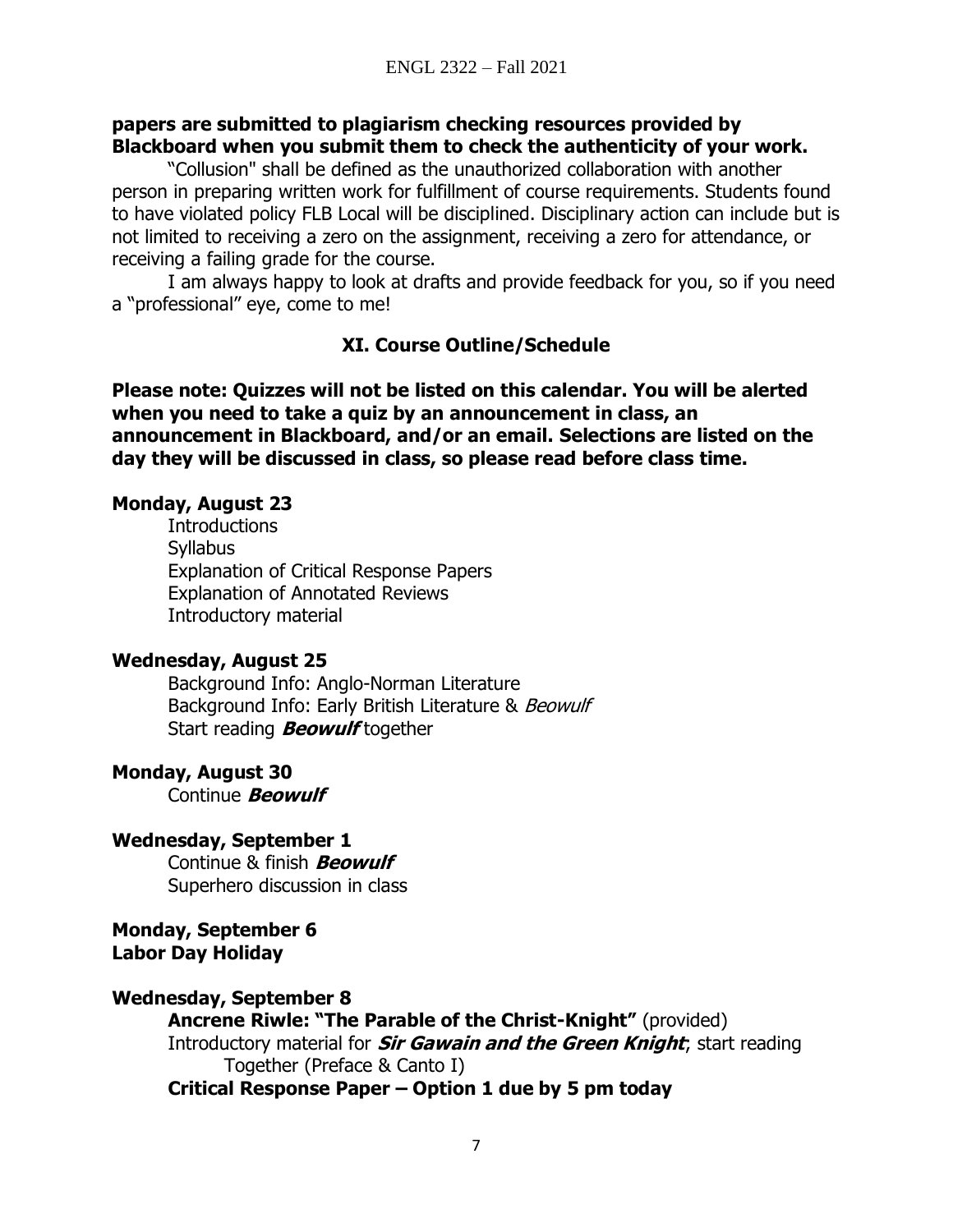## **Monday, September 13**

Continue **Sir Gawain** (Canto II & III)

### **Wednesday, September 15**

Finish **Sir Gawain** (Canto IV) Honor vs. Practicality Discussion

## **Monday, September 20**

**Geoffrey Chaucer**, The Canterbury Tales General Prologue ([1.1 General Prologue | Harvard's Geoffrey Chaucer Website\)](https://chaucer.fas.harvard.edu/pages/general-prologue-0)

**Wednesday, September 22**

**Geoffrey Chaucer**, The Canterbury Tales The Franklin's Tale ([5.2 The Franklin's Prologue and Tale | Harvard's Geoffrey Chaucer Website\)](https://chaucer.fas.harvard.edu/pages/franklins-prologue-and-tale)

# **Monday, September 27**

**Geoffrey Chaucer**, The Canterbury Tales The Wife of Bath's Tale ([3.1 The Wife of Bath's Prologue and Tale | Harvard's Geoffrey Chaucer Website\)](https://chaucer.fas.harvard.edu/pages/wife-baths-prologue-and-tale-0)

**Wednesday, September 29**

**Test 1**

# **Monday, October 4**

#### **Critical Response Paper – Option 2 due by 5 pm today**

Lecture on 16th Century material

Women in Power

#### **Queen Mary**

"The Oration of Queen Mary in the Guildhall" [\(https://thehistoryofengland.co.uk/resource/speech-of-mary-i-1554/\)](https://thehistoryofengland.co.uk/resource/speech-of-mary-i-1554/)

# **Queen Elizabeth I**

"A Speech to a Joint Delegation" [\(https://www.nationalarchives.gov.uk/education/resources/elizabeth](https://www.nationalarchives.gov.uk/education/resources/elizabeth-monarchy/speech-to-a-joint-delegation/)[monarchy/speech-to-a-joint-delegation/\)](https://www.nationalarchives.gov.uk/education/resources/elizabeth-monarchy/speech-to-a-joint-delegation/) "The doubt of future foes" [\(https://www.poetryfoundation.org/poems/44219/the-doubt-of-future-foes\)](https://www.poetryfoundation.org/poems/44219/the-doubt-of-future-foes) "Speech to the Troops at Tilbury" [\(http://www.luminarium.org/renlit/tilbury.htm\)](http://www.luminarium.org/renlit/tilbury.htm)

Women in Subjection **Queen Mary**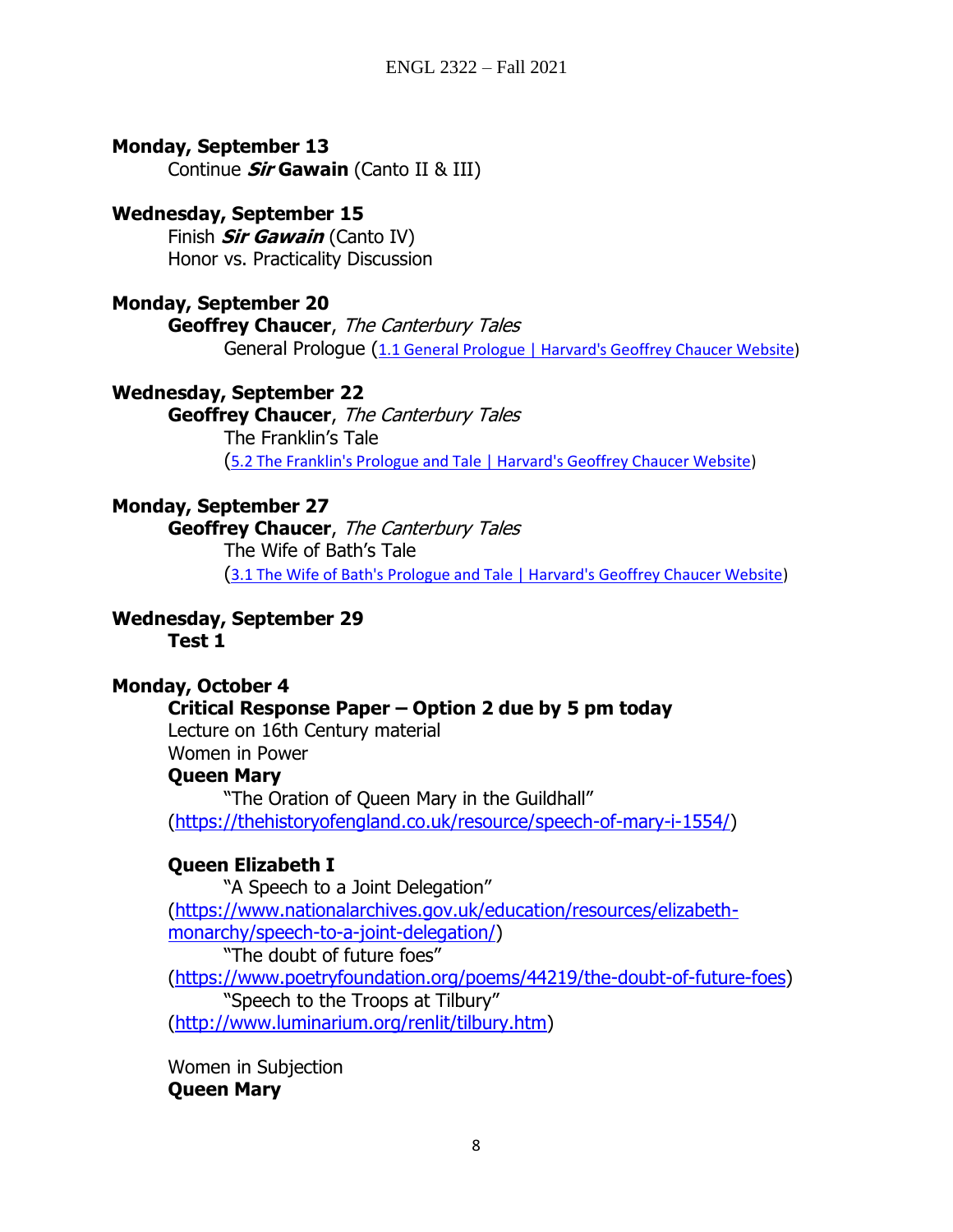"Letter to Henry VIII" ([https://englishhistory.net/tudor/letter-of-princess](https://englishhistory.net/tudor/letter-of-princess-mary-to-king-henry-viii-1536/#:~:text=)[mary-to-king-henry-viii-](https://englishhistory.net/tudor/letter-of-princess-mary-to-king-henry-viii-1536/#:~:text=)

[1536/#:~:text='The%20confession%20of%20me%2C%20Lady,persist%20and](https://englishhistory.net/tudor/letter-of-princess-mary-to-king-henry-viii-1536/#:~:text=) [%20continue%20in%20this\)](https://englishhistory.net/tudor/letter-of-princess-mary-to-king-henry-viii-1536/#:~:text=)

# **Mary, Queen of Scots**

Correspondence with Elizabeth I [\(https://ryanphunter.wordpress.com/2015/10/05/a-rivalry-in-letters-mary-and](https://ryanphunter.wordpress.com/2015/10/05/a-rivalry-in-letters-mary-and-elizabeth/)[elizabeth/\)](https://ryanphunter.wordpress.com/2015/10/05/a-rivalry-in-letters-mary-and-elizabeth/)

"A Letter to Henry III of France" ([https://englishhistory.net/tudor/mary](https://englishhistory.net/tudor/mary-queen-scots-last-letter/)[queen-scots-last-letter/\)](https://englishhistory.net/tudor/mary-queen-scots-last-letter/)

# **Queen Elizabeth I**

"On Monsieur's Departure" [\(http://www.luminarium.org/renlit/departure.htm\)](http://www.luminarium.org/renlit/departure.htm) "The 'Golden Speech'" [\(https://quod.lib.umich.edu/e/eebo/A84363.0001.001/1:1?rgn=div1;view=fulltex](https://quod.lib.umich.edu/e/eebo/A84363.0001.001/1:1?rgn=div1;view=fulltext) [t\)](https://quod.lib.umich.edu/e/eebo/A84363.0001.001/1:1?rgn=div1;view=fulltext)

# **Isabella Whitney**

"Will and Testament" [\(https://www.poetryfoundation.org/poems/45991/will-and-testament\)](https://www.poetryfoundation.org/poems/45991/will-and-testament) Position of Women Discussion

# **Wednesday, October 6**

# **Critical Response Paper – Option 3 due by 5 pm today**

Renaissance Love Poetry

# **Edmund Spenser**

Amoretti 54 [\(https://www.poetryfoundation.org/poems/50050/amoretti](https://www.poetryfoundation.org/poems/50050/amoretti-liv-of-this-worlds-theatre-in-which-we-stay)[liv-of-this-worlds-theatre-in-which-we-stay\)](https://www.poetryfoundation.org/poems/50050/amoretti-liv-of-this-worlds-theatre-in-which-we-stay)

Amoretti 67 [\(https://www.poetryfoundation.org/poems/45186/amoretti](https://www.poetryfoundation.org/poems/45186/amoretti-lxvii-like-as-a-huntsman)[lxvii-like-as-a-huntsman\)](https://www.poetryfoundation.org/poems/45186/amoretti-lxvii-like-as-a-huntsman)

Amoretti 68 [\(https://www.poetryfoundation.org/poems/45187/amoretti](https://www.poetryfoundation.org/poems/45187/amoretti-lxviii-most-glorious-lord-of-life)[lxviii-most-glorious-lord-of-life\)](https://www.poetryfoundation.org/poems/45187/amoretti-lxviii-most-glorious-lord-of-life)

Amorreti 74 [\(https://www.poetryfoundation.org/poems/45188/amoretti](https://www.poetryfoundation.org/poems/45188/amoretti-lxxiv-most-happy-letters)[lxxiv-most-happy-letters\)](https://www.poetryfoundation.org/poems/45188/amoretti-lxxiv-most-happy-letters)

Amoretti 79 [\(https://www.poetryfoundation.org/poems/45190/amoretti](https://www.poetryfoundation.org/poems/45190/amoretti-lxxix-men-call-you-fair)[lxxix-men-call-you-fair\)](https://www.poetryfoundation.org/poems/45190/amoretti-lxxix-men-call-you-fair)

# **Sir Philip Sidney**

Astrophil and Stella 2 [\(https://www.poetryfoundation.org/poems/50415/astrophil-and-stella-2-not-at-first](https://www.poetryfoundation.org/poems/50415/astrophil-and-stella-2-not-at-first-sight-nor-with-a-dribbed-shot)[sight-nor-with-a-dribbed-shot\)](https://www.poetryfoundation.org/poems/50415/astrophil-and-stella-2-not-at-first-sight-nor-with-a-dribbed-shot)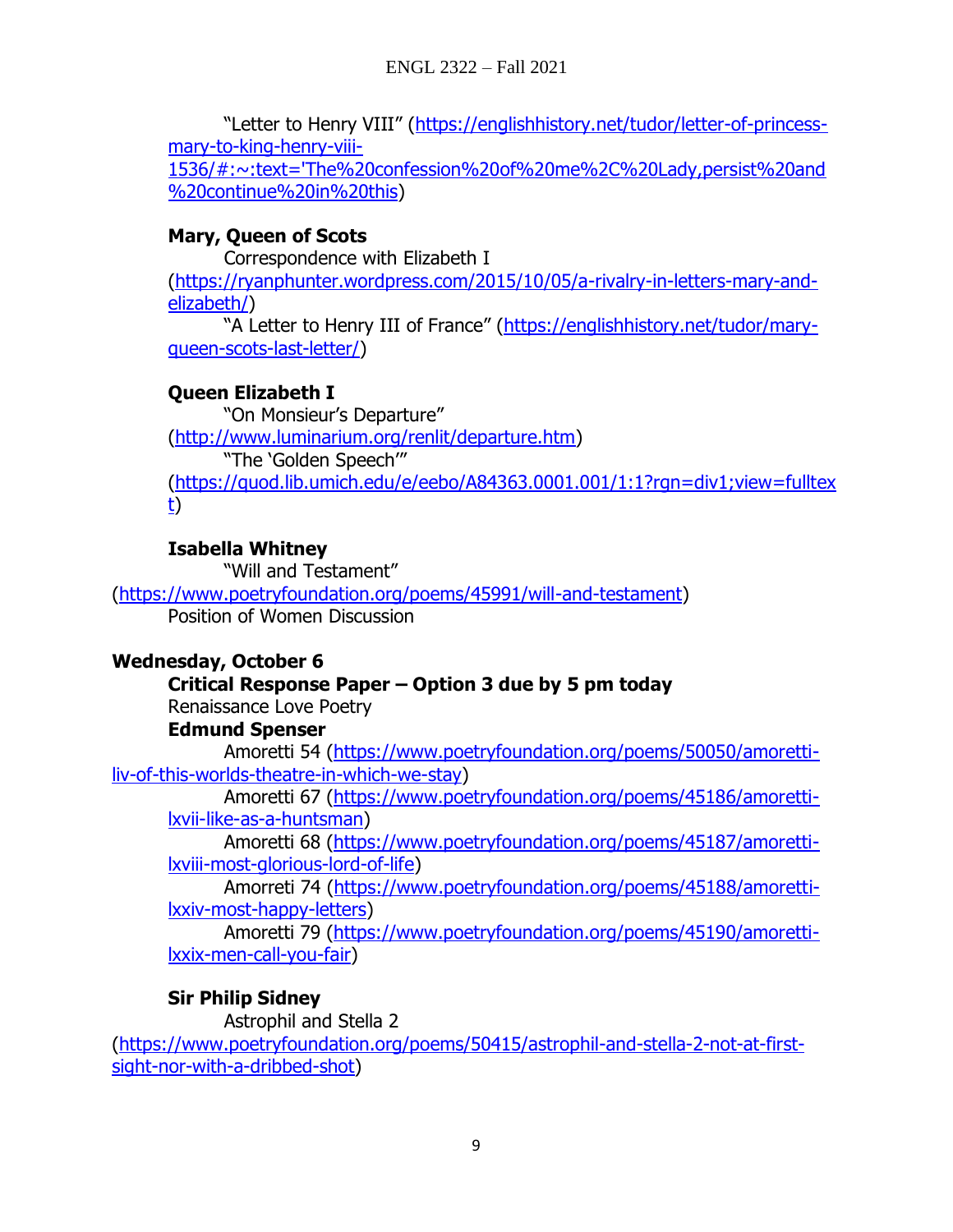Astrophil and Stella 5

[\(https://www.poetryfoundation.org/poems/50416/astrophil-and-stella-5-it-is-most-true](https://www.poetryfoundation.org/poems/50416/astrophil-and-stella-5-it-is-most-true-that-eyes-are-formed-to-serve)[that-eyes-are-formed-to-serve\)](https://www.poetryfoundation.org/poems/50416/astrophil-and-stella-5-it-is-most-true-that-eyes-are-formed-to-serve)

Astrophil and Stella 31

[\(https://www.poetryfoundation.org/poems/45158/astrophil-and-stella-31-with-how-sad](https://www.poetryfoundation.org/poems/45158/astrophil-and-stella-31-with-how-sad-steps-o-moon-thou-climbst-the-skies)[steps-o-moon-thou-climbst-the-skies\)](https://www.poetryfoundation.org/poems/45158/astrophil-and-stella-31-with-how-sad-steps-o-moon-thou-climbst-the-skies)

Astrophil and Stella 39

[\(https://www.poetryfoundation.org/poems/45160/astrophil-and-stella-39-come-sleep-o](https://www.poetryfoundation.org/poems/45160/astrophil-and-stella-39-come-sleep-o-sleep-the-certain-knot-of-peace)[sleep-the-certain-knot-of-peace\)](https://www.poetryfoundation.org/poems/45160/astrophil-and-stella-39-come-sleep-o-sleep-the-certain-knot-of-peace)

Astrophil and Stella 41

[\(https://www.poetryfoundation.org/poems/45161/astrophil-and-stella-41-having-this](https://www.poetryfoundation.org/poems/45161/astrophil-and-stella-41-having-this-day-my-horse-my-hand-my-lance-)[day-my-horse-my-hand-my-lance-\)](https://www.poetryfoundation.org/poems/45161/astrophil-and-stella-41-having-this-day-my-horse-my-hand-my-lance-)

Astrophil and Stella 47

[\(https://www.poetryfoundation.org/poems/50077/astrophil-and-stella-47-what-have-i](https://www.poetryfoundation.org/poems/50077/astrophil-and-stella-47-what-have-i-thus-betrayed-my-liberty-)[thus-betrayed-my-liberty-\)](https://www.poetryfoundation.org/poems/50077/astrophil-and-stella-47-what-have-i-thus-betrayed-my-liberty-)

Astrophil and Stella 107

[\(https://www.poetryfoundation.org/poems/50085/astrophil-and-stella-107-stella-since](https://www.poetryfoundation.org/poems/50085/astrophil-and-stella-107-stella-since-thou-so-right-a-princess-art-)[thou-so-right-a-princess-art-\)](https://www.poetryfoundation.org/poems/50085/astrophil-and-stella-107-stella-since-thou-so-right-a-princess-art-)

# **Monday, October 11**

**Christopher Marlowe**, "The Passionate Shepherd to His Love" [\(https://www.poetryfoundation.org/poems/44675/the-passionate-shepherd-to-his-love\)](https://www.poetryfoundation.org/poems/44675/the-passionate-shepherd-to-his-love)

**Sir Walter Ralegh**, "The Nymph's Reply to the Shepherd" [\(https://www.poetryfoundation.org/poems/44939/the-nymphs-reply-to-the-shepherd\)](https://www.poetryfoundation.org/poems/44939/the-nymphs-reply-to-the-shepherd)

# **William Shakespeare**

Sonnet 18 [\(https://www.poetryfoundation.org/poems/45087/sonnet-18](https://www.poetryfoundation.org/poems/45087/sonnet-18-shall-i-compare-thee-to-a-summers-day) [shall-i-compare-thee-to-a-summers-day\)](https://www.poetryfoundation.org/poems/45087/sonnet-18-shall-i-compare-thee-to-a-summers-day)

Sonnet 19 [\(https://www.poetryfoundation.org/poems/45088/sonnet-19](https://www.poetryfoundation.org/poems/45088/sonnet-19-devouring-time-blunt-thou-the-lions-paws) [devouring-time-blunt-thou-the-lions-paws\)](https://www.poetryfoundation.org/poems/45088/sonnet-19-devouring-time-blunt-thou-the-lions-paws)

Sonnet 35 [\(https://www.poetryfoundation.org/poems/50645/sonnet-35](https://www.poetryfoundation.org/poems/50645/sonnet-35-no-more-be-grieved-at-that-which-thou-hast-done) [no-more-be-grieved-at-that-which-thou-hast-done\)](https://www.poetryfoundation.org/poems/50645/sonnet-35-no-more-be-grieved-at-that-which-thou-hast-done)

Sonnet 73 [\(https://www.poetryfoundation.org/poems/45099/sonnet-73](https://www.poetryfoundation.org/poems/45099/sonnet-73-that-time-of-year-thou-mayst-in-me-behold) [that-time-of-year-thou-mayst-in-me-behold\)](https://www.poetryfoundation.org/poems/45099/sonnet-73-that-time-of-year-thou-mayst-in-me-behold)

Sonnet 106 [\(https://www.poetryfoundation.org/poems/45102/sonnet-](https://www.poetryfoundation.org/poems/45102/sonnet-106-when-in-the-chronicle-of-wasted-time)[106-when-in-the-chronicle-of-wasted-time\)](https://www.poetryfoundation.org/poems/45102/sonnet-106-when-in-the-chronicle-of-wasted-time)

Sonnet 116 [\(https://www.poetryfoundation.org/poems/45106/sonnet-](https://www.poetryfoundation.org/poems/45106/sonnet-116-let-me-not-to-the-marriage-of-true-minds)[116-let-me-not-to-the-marriage-of-true-minds\)](https://www.poetryfoundation.org/poems/45106/sonnet-116-let-me-not-to-the-marriage-of-true-minds)

Sonnet 130 [\(https://www.poetryfoundation.org/poems/45108/sonnet-](https://www.poetryfoundation.org/poems/45108/sonnet-130-my-mistress-eyes-are-nothing-like-the-sun)[130-my-mistress-eyes-are-nothing-like-the-sun\)](https://www.poetryfoundation.org/poems/45108/sonnet-130-my-mistress-eyes-are-nothing-like-the-sun)

Sonnet 138 [\(https://www.poetryfoundation.org/poems/50386/sonnet-](https://www.poetryfoundation.org/poems/50386/sonnet-138-when-my-love-swears-that-she-is-made-of-truth)[138-when-my-love-swears-that-she-is-made-of-truth\)](https://www.poetryfoundation.org/poems/50386/sonnet-138-when-my-love-swears-that-she-is-made-of-truth)

What is love? Discussion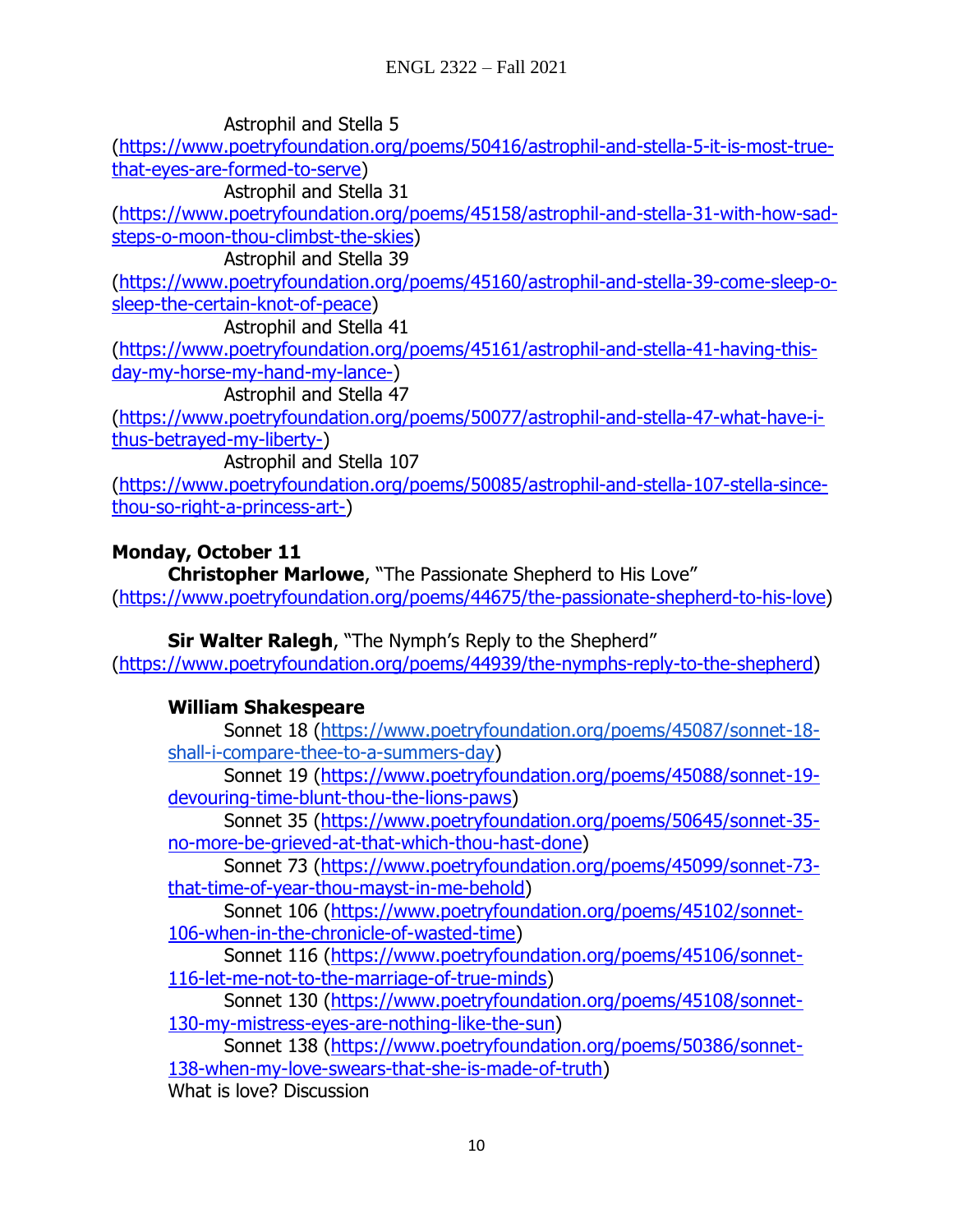**Wednesday, October 12**

**Test 2**

### **Monday, October 18**

**Annotated Review 1 due by 11:59 pm**

**William Shakespeare, Much Ado About Nothing** (watch movie in class)

# **Wednesday, October 20**

Finish **Much Ado About Nothing** Thematic discussion

# **Monday, October 25**

# **Critical Response Paper – Option 4 due by 5 pm**

17th Century lecture

## **John Donne**

"The Canonization" (https://www.poetryfoundation.org/poems/44097/thecanonization)

"Love's Alchemy" (https://www.poetryfoundation.org/poems/44119/lovesalchemy)

"The Bait" (https://www.poetryfoundation.org/poems/44094/the-bait-56d2230bf176d)

"The Ecstasy" (https://www.poetryfoundation.org/poems/44099/theecstasy)

"Elegy 19. To His Mistress Going to Bed"

(https://www.poetryfoundation.org/poems/50340/to-his-mistress-goingto-bed)

Holy Sonnet 10 (https://www.poetryfoundation.org/poems/44107/holysonnets-death-be-not-proud)

Holy Sonnet 14 (https://www.poetryfoundation.org/poems/44106/holysonnets-batter-my-heart-three-persond-god)

Holy Sonnet 19

(http://www.luminarium.org/sevenlit/donne/sonnet19.php)

"A Hymn to God the Father"

(https://www.poetryfoundation.org/poems/44115/a-hymn-to-god-thefather)

# **Wednesday, October 27 George Herbert**

"Affliction (1)" (https://www.poetryfoundation.org/poems/44357/theaffliction-i)

"The Windows" (https://www.poetryfoundation.org/poems/50695/thewindows-56d22df68ff95)

"Denial" (https://www.poetryfoundation.org/poems/50696/denial)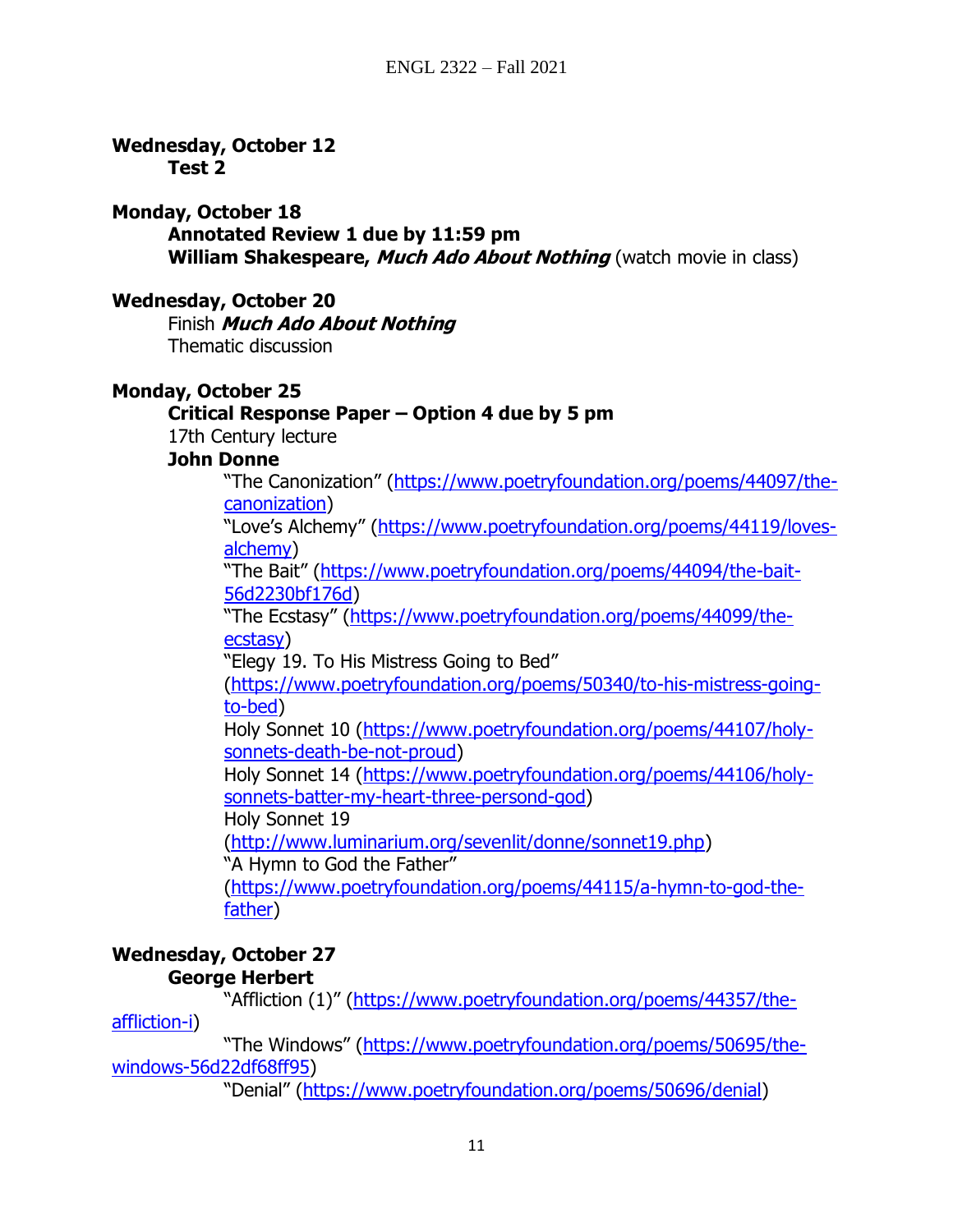"The Collar" (https://www.poetryfoundation.org/poems/44360/the-collar) "Love (3)" (https://www.poetryfoundation.org/poems/44367/love-iii)

# **Robert Herrick**

"The Vine" (https://www.poetryfoundation.org/poems/50721/the-vine) "Delight in Disorder"

(https://www.poetryfoundation.org/poems/47285/delight-in-disorder) "Upon Julia's Breasts"

(https://www.poetryfoundation.org/poems/50683/upon-julias-breasts) "To the Virgins, to Make Much of Time"

(https://www.poetryfoundation.org/poems/46546/to-the-virgins-to-make-muchof-time)

"To His Conscience" (https://www.poetryfoundation.org/poems/47336/tohis-conscience)

# **Andrew Marvell**

"The Coronet" (https://www.poetryfoundation.org/poems/48328/thecoronet)

"A Dialogue Between the Soul and Body"

(https://www.poetryfoundation.org/poems/44680/a-dialogue-between-the-souland-the-body)

"To His Coy Mistress"

(https://www.poetryfoundation.org/poems/44688/to-his-coy-mistress) God & The Preacher Man discussion

#### **Monday, November 1 John Milton**

Paradise Lost: Book 1 (https://www.poetryfoundation.org/poems/45718/paradise-lost-book-1-1674-version)

# **Wednesday, November 3**

**Test 3**

**Monday, November 8 Critical Response Paper – Option 5 due by 5 pm today** Restoration & 18th Century lecture **John Dryden**, "Song from *Marriage à la Mode"* (https://www.poetryfoundation.org/poems/44182/marriage-a-la-mode)

**Daniel Defoe, "From Roxana" (provided)** 

**Wednesday, November 10 Mrs. Eliza Haywood**, "Fantomina" Marriage – Love or Economics? Discussion